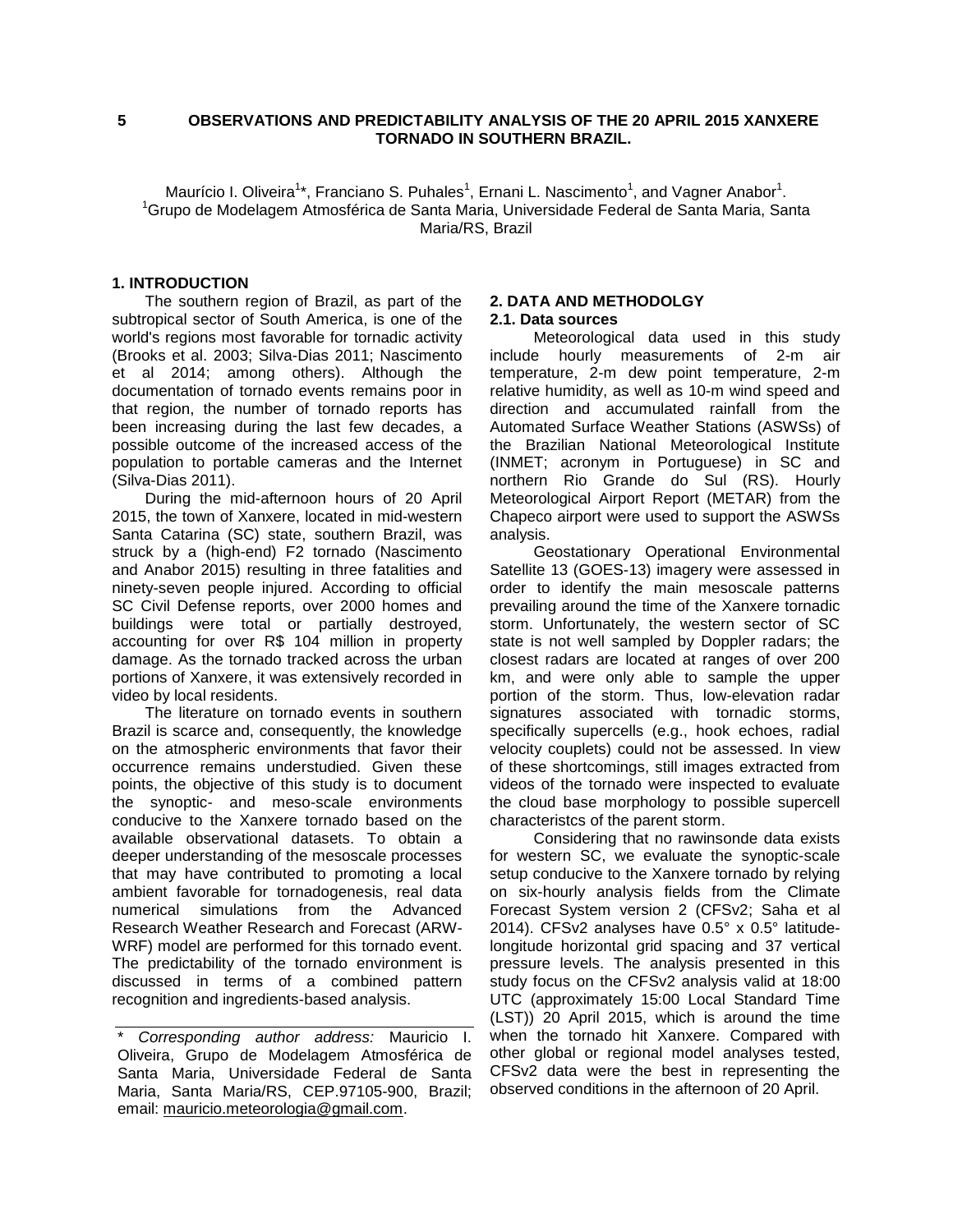### **2.2. ARW-WRF model setup**

 Simulations using the AWR-WRF model version 3.6 were conducted on an Arakawa-C grid that encompassed the entire South America continent and the western [eastern] sector of the South Pacific [South Atlantic] ocean (Figure 1). The horizontal grid spacing employed in this grid was 12-km. Two higher spatial resolution (3-km and 1-km) grids were two-way nested within the 12-km grid in order to explicitly simulate the convective storms; however, the analysis of the simulation at such finer grids has not been fully investigated and is still underway. Those results will be addressed in a later study. Therefore, in this paper, we focus on the results of the 12-km grid in order to assess the mesoscale environment of the Xanxere tornadic storm.

 The initial conditions utilized in this study were provided by the 00:00 UTC 20 April 2015 CFSv2 analysis fields. Lateral and boundary conditions were provided by subsequent CFSv2 analyses at 06:00, 12:00 and 18:00 UTC of 20 April. Although the simulation was run for the 24 hour period of 20 April, the model fields shown in this study are focused on the simulation valid at 18:00 UTC (the time of tornado occurrence).

 The convective parameterization scheme employed in the 12-km grid is the Kain-Fritsch scheme (Kain 2004). The Mellor-Yamada-Janjic scheme (Janjic 2004) for planetary boundary layer (PBL) flow was used. The microphysics configuration chosen was the WRF Single-Moment 3-class scheme (WSM3; Hong et al 2004). The configuration of the 3-km and 1-km grids was the same as that of the 12-km grid, except that convective processes were explicitly resolved in the finer grids (i. e., the convective parameterizations were turned off).

## **3. RESULTS**

#### **3.1. The tornado and its parent circulation.**

Figure 2 shows a sequence of still images extracted from a video of the Xanxere tornado as it crossed the northern portion of the town at around 15:00 LST. Dense rain curtains are first seen obscuring the approaching tornado from westnorthwest (Figure 2a). Less than 2 minutes later, the tornado, now barely visible as it is wrapped in rain and lofted debris, damages homes and business buildings along its track across northern Xanxere (Figure 2b). After 40 seconds, the tornado moves eastwards, away from the observer, at the when time additional rain shafts hit the observer (from south-southeast) and wrap around the tornado (Figure 2c). Such rain curtains and their accompanying strong winds encircle the

tornado in a manner that is consistent with a rear flank downdraft (RFD; Lemon and Doswell, 1979; Markowski 2002). At this time in the video (not shown), the parent low-level mesocyclone is seen, as rotating cloud tags above and around the tornadic circulation.

The presence of the aforementioned features (i. e., a RFD and the tornado's parent low-level mesocyclone) indicates that the Xanxere tornado was spawned by a supercell thunderstorm. Moreover, the isolated/discrete character of the storm as seen by visible channel GOES-13 images (to be shown later) further supports the idea of the supercellular convective storm mode.

## **3.2. Satellite and ASWS observations**

During the night hours of 20 April 2015, a Mesoscale Convective System (MCS) formed at the nose of an intense Low-Level Jet Stream (LLJS) near the Argentina-Paraguay border and northeastern Argentina (not shown). This MCS moved eastward toward southern Brazil, reaching the northwestern sector of RS still during the dawn hours of 20 April. Although the MCS was weak and decaying slowly, it maintained its eastwardnortheastward movement and covered much of western SC with its extensive cloud shield (Figure 3a).

The cloud deck of the decaying MCS prevented temperature from rising significantly in western SC, as measured by the ASWS in Xanxere (not shown). The maximum hourlymeasured 2-m temperature reached 23.5 °C just prior to tornado occurrence; dew point temperatures had been rising slowly throughout the day reaching approximately 21 °C. The surface temperature and moisture conditions contributed to high relative humidity values that oscillated between 82 % and 97 % during the afternoon (not shown). High PBL relative humidity values favor low lifting condensation level (LCL) heights, which in turn prevent RFD parcels from becoming too negatively buoyant and allow them to be vertically stretched in developing/intensifying vertical vortices; thus such thermodynamic conditions support the development of tornadic supercells (Markowski and Richardson 2010).

To the north of the cloud shield of the old MCS, a rapidly evolving cumulus field, seen as NW-SE-oriented cloud streets, developed in western SC, Parana state and Paraguay. Cloud streets usually are the visual manifestation of horizontal convective roll (HCR) circulations in sheared mixed layers (Markowski and Richardson 2010).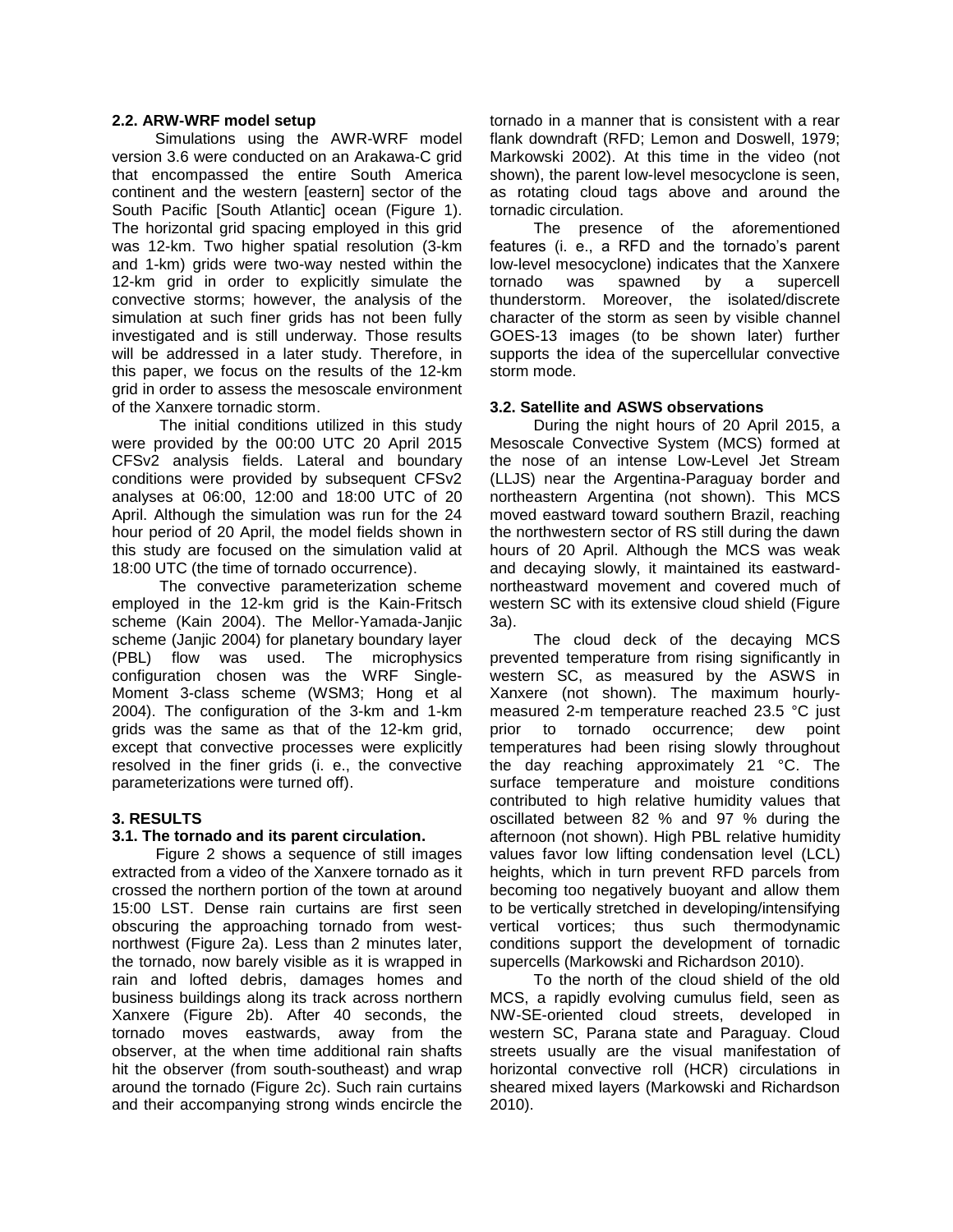At the intersection of the leading edge of the remnants of the MCS and the HCRs, a line of discrete storms initiated, the southernmost of them becoming the Xanxere supercell (Figure 3b). One could speculate that the interaction between the cold pool of the MCS and the HCRs could be responsible for initiating the storms in western SC; furthermore, it is also possible that the vertical circulations associated with the HCRs alone could solely be responsible for triggering the convective cells. As no close-range radar observations exist for the region under study as well as dense mesoscale surface observations, understanding the convective initiation mechanisms of the Xanxere supercell and the its evolution will require a thorough evaluation of the ARW-WRF high resolution simulations in future studies.

# **3.3. Synoptic-scale environment from CFSv2 data.**

The synoptic-scale environment prevailing during the Xanxere tornado event is assessed based on CFSv2 analyses valid at 18:00 UTC 20 April 2015. At 250-hPa (Figure 4a), two merging jet streaks were located over much of the La Plata basin; western SC was situated under the anticyclone flank of the northernmost upper-level jet, under wind speeds in the 20-30 m s<sup>-1</sup> range.

The flow at the 500-hPa level was predominantly westerly, with wind speeds in the  $15-20$  m s<sup>-1</sup> range (Figure 4b). No apparent short wave perturbations were apparent over SC at 500 hPa, including in water vapor imagery loops from GOES-13 (not shown). In fact, the nearest short wave trough was located just west of the Andes mountain range, too far upstream of southern Brazil. Therefore, quasi-geostrophic forcing for ascent via differential vorticity advection did not seem to have played any significant role in promoting an environment favorable for tornadic storms.

A moderate intensity NW-SE-oriented LLJS advected warm, moist air from the Amazon basin into the La Plata basin (Figure 4c), contributing for creating a conditionally unstable atmosphere (Salio et al 2007). Furthermore, the LLJS also enhanced the vertical wind shear in the lower troposphere (to be discussed in the next section), an important ingredient for tornadoes (Rasmussen and Blanchard 1998; Craven and Brooks 2004; Nascimento et al 2014; Markowski and Richardson 2010).

 At the surface (Figure 4d), a weak lowpressure system that extended from Paraguay to extreme northeastern Argentina and western SC maintained a horizontal mean sea level pressure (MSLP) gradient on its eastern side, where the LLJS was immersed. This surface pressure pattern that favored the advection of warm, moist air into the warm sector was also confirmed by the MSLP and 10-m wind measurements from the ASWSs in western SC (not shown).

# **3.4. ARW-WRF 18 hr simulation: the mesoscale environment.**

An ingredients-based analysis (Brooks et al 2003) using the 12-km ARW-WRF 18-hr simulation, valid at 18:00 UTC 20 April 2015, is performed to assess the magnitude and spatial distribution of the convective parameters commonly employed in supercell tornado forecasting (Rasmussen and Blanchard 1998; Craven and Brooks 2004).

A warm, moist air mass extended from Paraguay into the western region of SC and resulted in relatively high values of Convective Available Potential Energy for surface parcels  $(-1500$  J kg<sup>-1</sup>; Figure 5a). A west-east CAPE gradient across SC is apparent in the Figure 5a, a result of cloudiness from the previous MCS persisting in eastern SC. However, the ARW-WRF simulation overestimated surface temperatures in western SC, mainly because it underestimated the persistence as well as the thickness of the cloud deck in that region. Thus, the actual CAPE values were probably lower than in the simulation.

Another consequence of the unrealistically high surface temperature in the ARW-WRF simulation is reflected in the LCL height field (Figure 5b). The simulation produces LCL heights slightly lower than 1250 m near Xanxere which are not consistent with the low surface dew-point depressions observed in ASWS measurements in and near Xanxere in the afternoon (approximately 3 °C; not shown). The high relative humidity in the PBL, as observed by the ASWSs, was possibly associated with LCLs heights much lower.

In the middle troposphere, 700-500-hPa mean-layer lapse rate values were generally lower than 6 K km<sup>-1'</sup> in western SC (Figure 5c). The low values of lapse rate suggest that the moderate CAPE values, although overestimated in the simulation, were mostly due to the warm and moist PBL. As in the Xanxere environment, Nascimento et al (2014) also did not find high values of midlevel lapse rates in their study of a tornadic supercell in southeastern Brazil.

Deep layer (0-6 km) vertical wind shear was not particularly strong over the entire SC state; values near Xanxere were slightly below 20 m s<sup>-1</sup>, (Figure 5d) approximating the minimum threshold typically regarded as favorable for tornadic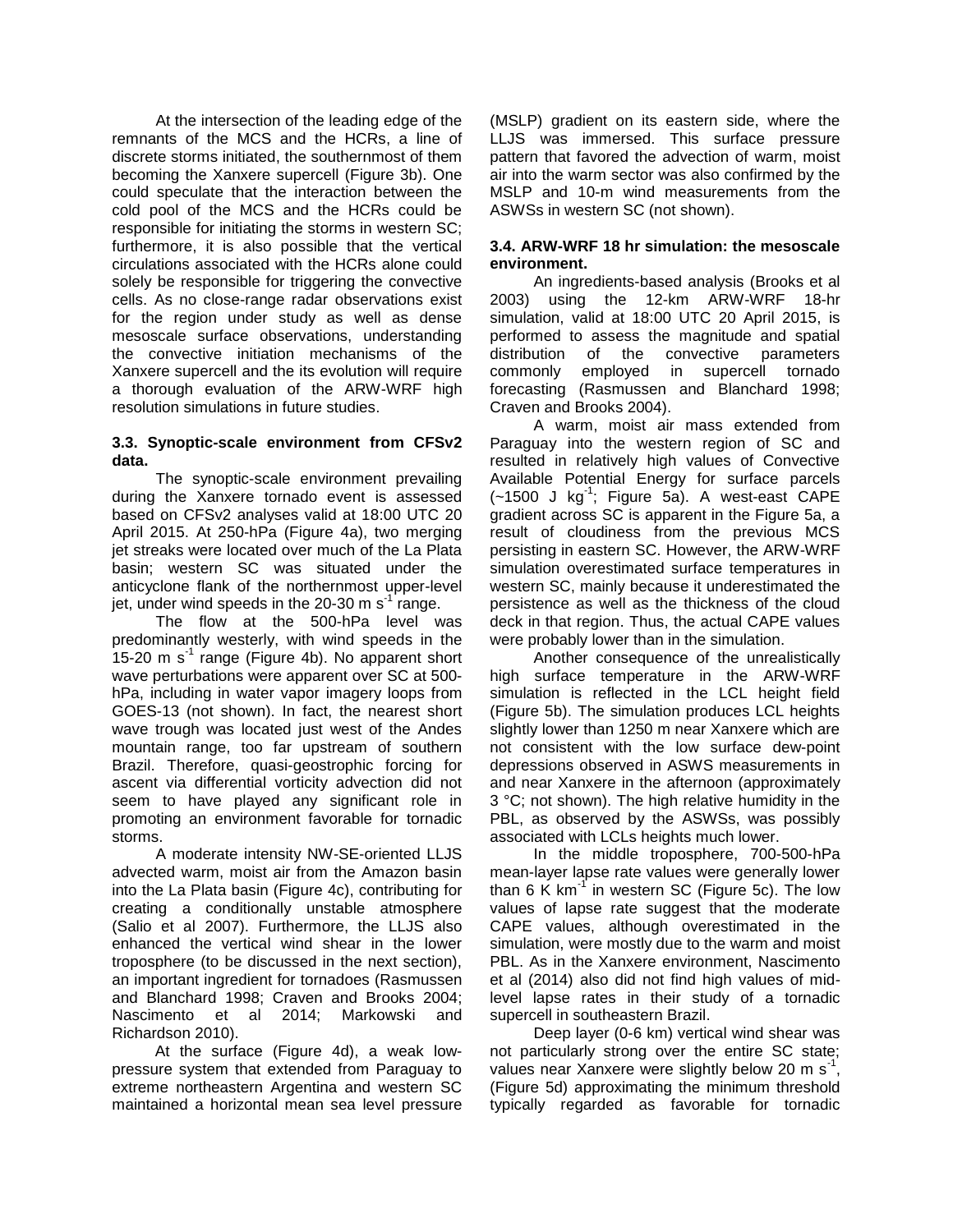supercells in severe storm environments in the United States (Markowski and Richardson 2010). Low-level shear magnitudes were compatible with supercell environments, although not particularly strong in the simulation. Storm relative helicity values in the 0-3 km  $[0-1 \text{ km}]$  layer neared -150 m<sup>2</sup>  $s^2$  [-50 m<sup>2</sup> s<sup>2</sup>] (see Figures 5e and 5f, respectively). The existence of sufficient SRH in the simulation is attributed to the presence of the NW-SW LLJS that encompassed the western portion of SC.

Finally, CFSv2 data indicate a small-scale low-geopotential height area in northern RS at the 850-hPa level associated with a local intensification of the LLJS just to the north of it (not shown). Saulo et al (2007) showed that when MCSs persist for several hours, the latent heat release in their wake may induce low-level height (pressure) falls and instigate a stronger LLJS locally. However, the preliminary ARW-WRF simulations conducted in this study thus far were not able to reproduce this feature at 12-km grid spacing (the only pressure perturbations observed in the simulation were positive, mostly associated with cold pools from the simulated storms). More numerical simulations with different model configurations will be conducted to test whether the localized low-geopotential height feature is generated by latent heat release caused by the previous MCS or an artifice of the CFSv2 analysis.

# **4. SUMMARY AND FINAL REMARKS**

The 20 April 2015 Xanxere tornadic supercell formed in a rather weakly forced largescale environment, with no apparent short wave impulses influencing the development of the storms. Moderate winds in the upper troposphere contributed to DLS values marginally favorable for tornadic storm formation. One important ingredient for the occurrence of the Xanxere storm was the presence of an 850-hPa NW-SE-oriented LLJS that was responsible for advecting warm, moist air from the Amazon basin into western SC. The presence of lower-tropospheric heat and moisture produced an unstable atmosphere in SC which, coupled to the low-level shear associated with the LLJS, and the weak, but sufficient DLS was capable of instigating tornadic supercell development.

The presence of a cloud deck from an earlier MCS helped holding low values of dewpoint temperature depressions across western SC, and therefore, low LCL heights, a necessary ingredient for tornadic supercells.

In light of the weak (or absent) dynamic forcing for ascent and the sub-optimal DLS, the

low-level kinematic and thermodynamic conditions represented in CFSv2 and AWR-WRF simulations probably were dominant in generating the supercell characteristics of the Xanxere storm. Moreover, the mesoscale complexities introduced by the pre-existing MCS make the Xanxere event a low-predictability severe weather episode when compared with other events in Brazil (Nascimento et al 2014).

Many questions were raised from this study regarding possible roles played by the previous MCS on the development of subsequent severe storms in the afternoon. Given the lack of highresolution meteorological observations in western SC, a better understanding of such processes as well as those associated with the development of low-level rotation in the Xanxere storm depends on high-resolution numerical simulations with different parameterizations. These will be the focus of future studies on the Xanxere tornadic storm.

### **5. REFERENCES**

Brooks, H. E., J. W. Lee, and J. P. Craven, 2003: The spatial distribution of severe thunderstorm and tornado environments from global reanalysis data. *Atmos. Research*, **67-68**, 73-94.

Hong, S. Y., Dudhia, J., Chen, S. H., 2004: A Revised Approach to Ice microphysics Processes for the Bulk Parameterization of Clouds and Precipitation. *Mon. Wea. Rev.*, **132**, 103-120.

Janjik, Z. I., 1994: The Step-Mountain Eta Coordinate Model: Further Developments of the Convection, Viscous Sublayer, and Turbulence Closure Schemes. *Mon. Wea. Rev.*, **122**, 927-945.

Kain J. S., 2004: The Kain-Fritsch Convective Parameterization: An Update. *J. Appl. Meteor.*, **43**, 170-181.

Lemon, L. R., and Doswell, C. A., 1979: Severe Thunderstorm Evolution and Mesocyclone Structure as Related to Tornadogenesis., *Mon. Wea. Rev.*, **107**, 1184-1197.

Markowski, P. M., 2002: Hook Echoes and Rear-Flank Downdrafts: A Review. *Mon. Wea. Rev.*, **130**, 852-876.

\_\_\_\_\_\_, and Richardson, Y., 2010: Mesoscale Meteorology in Midlatitudes. John Wiley & Sons.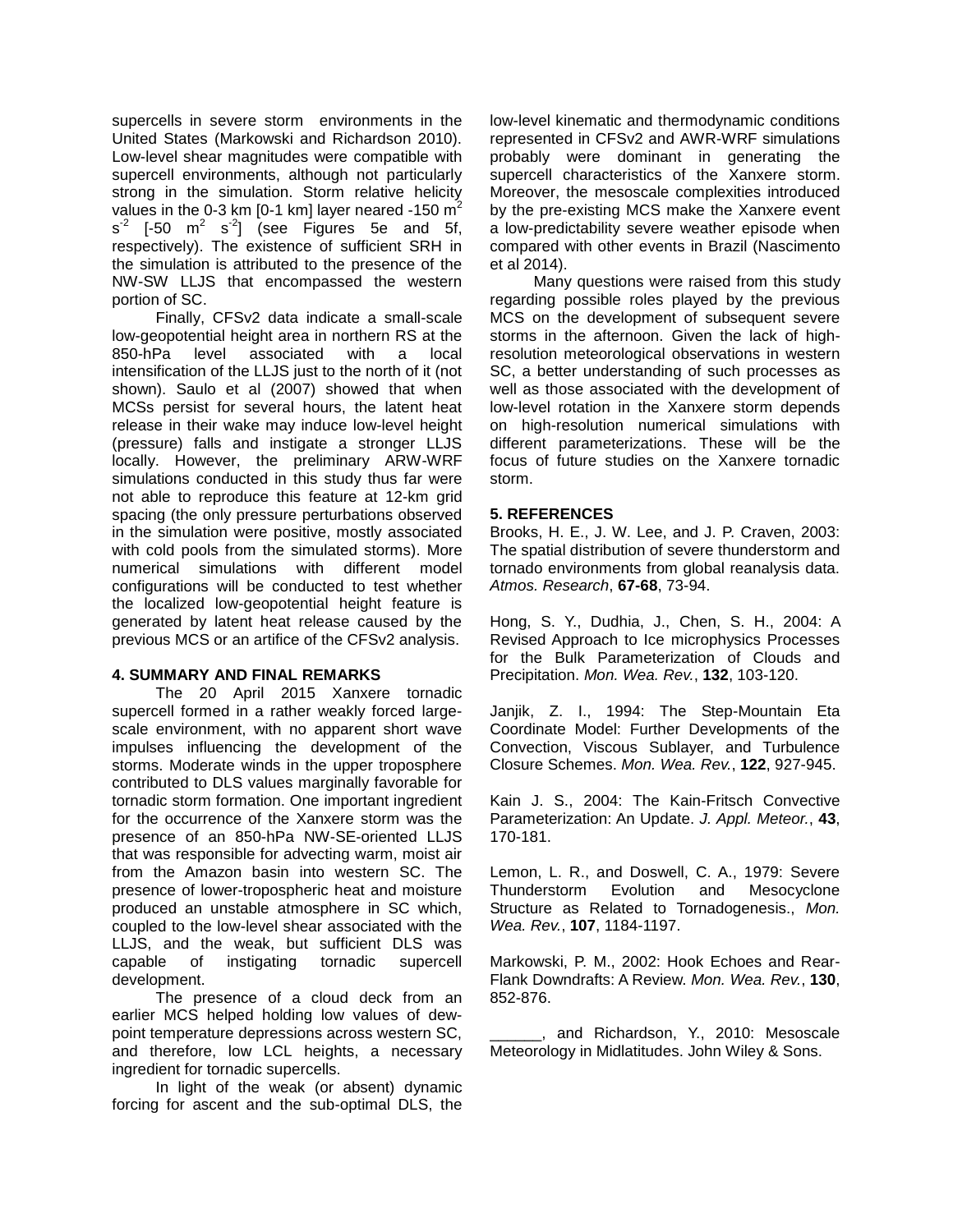Nascimento, E. L., Anabor, V., 2015: Evaluation of the Intensity of the Tornado Occurred in the Town of Xanxere/SC on 20 April 2015. Tech. Note, 13p.

\_\_\_\_\_\_, Held, G., and A. M. Gomes, 2014: A multiple-vortex tornado in Southeastern Brazil. *Mon. Wea. Rev.*, **142**, 3017-3037.

Rasmussen, E. N., and Blanchard, D. O., 1998: Baseline climatology of sounding-derived supercell and tornado forecast parameters. *Wea. Forecasting*, **13**, 1148-1164.

Saha, S., and co-authors, 2014: The NCEP Climate Forecast System Version 2. *J. Climate.*, **27**, 2185-2208.

Salio, P., Nicolini, M., and Zipser, E., 2007: Mesoscale Convective Systems over Southeastern South America and Their Relationship with the South American Low-Level Jet. *Mon. Wea. Rev.*, **135**, 1290-1309.

Saulo, C., Ruiz, J., and Skabar, Y. G., 2007: Synergism between the Low-Level Jet and Organized Convection at Its Exit Region. *Mon. Wea. Rev.*, **135**, 1310-1326.

Silva-Dias, M. A. F., 2011: An Increase in the Number of tornado Reports in Brazil. *Wea. Soc. Clim.*, **3**, 209-217.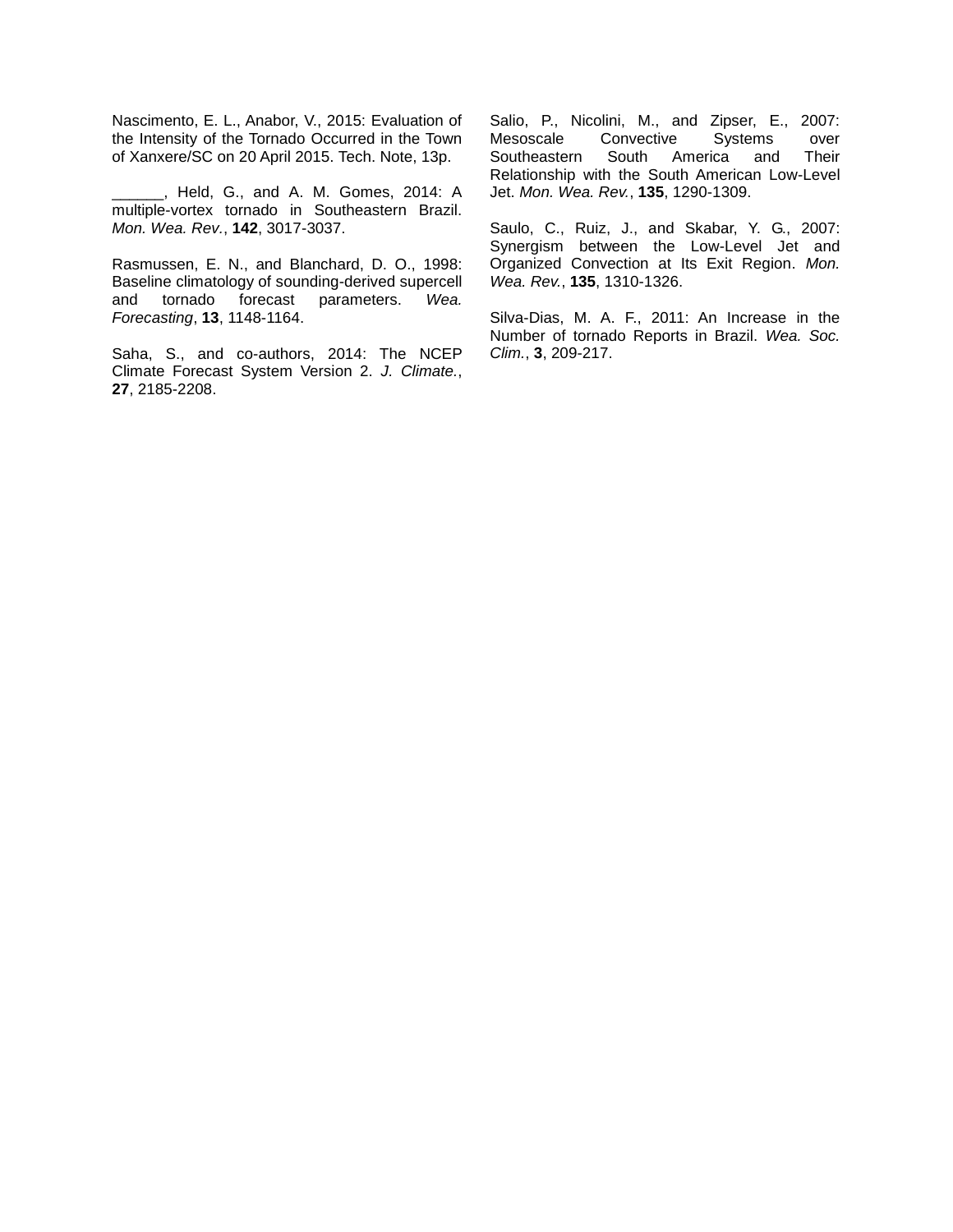

**Figure 1: (a) ARW-WRF domains for the South American continent (horizonta grid spacing (Dx) = 12 km), the Southeastern sector of South America (Dx = 3 km) and the SC state (Dx = 1 km). (b) A zoomed-in view of Southern Brazil, centered on the SC state. The blue dot is the Xanxere location.** 





**Figure 2: (a)-(c): Still images extracted from a video of the Xanxere tornado is it tracked across the northern sector of the town at approximately 18:00 UTC (15:00 h LST). (Tornado images are courtesy of Elias Collet.)**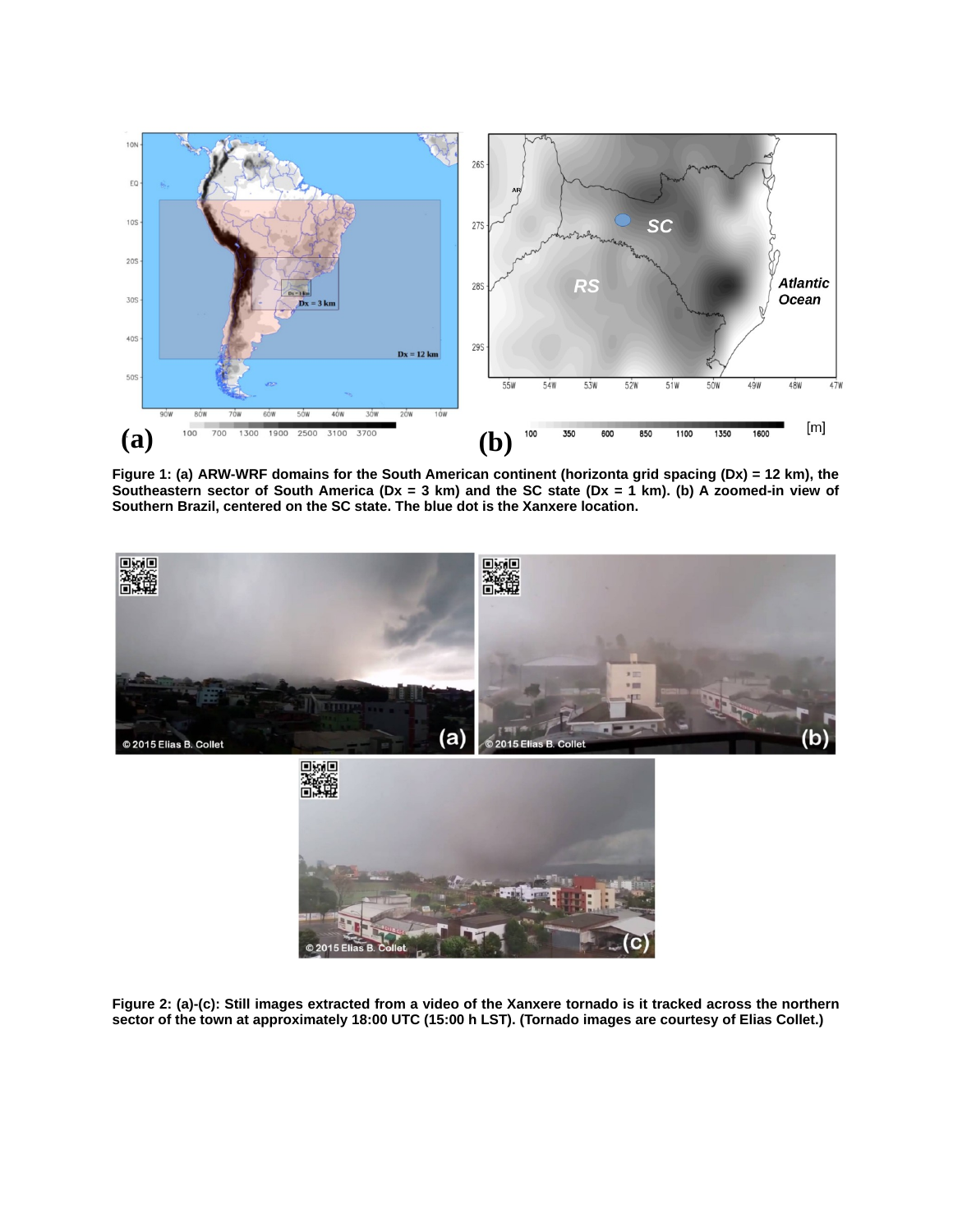

**Figure 3: GOES-13 1-km resolution visible images at (a) 15:00 UTC (12:00 h LST) 20 April 2015 and (b) 18:00 UTC (15:00 h LST). Pink arrows in (a) indicate a cirrus cloud deck over western SC and the decaying MCS to in northern RS. Red arrows in (b) indicate storms developing in western SC and northeastern Argentina. The blue dot in both figures denotes the location of Xanxere.**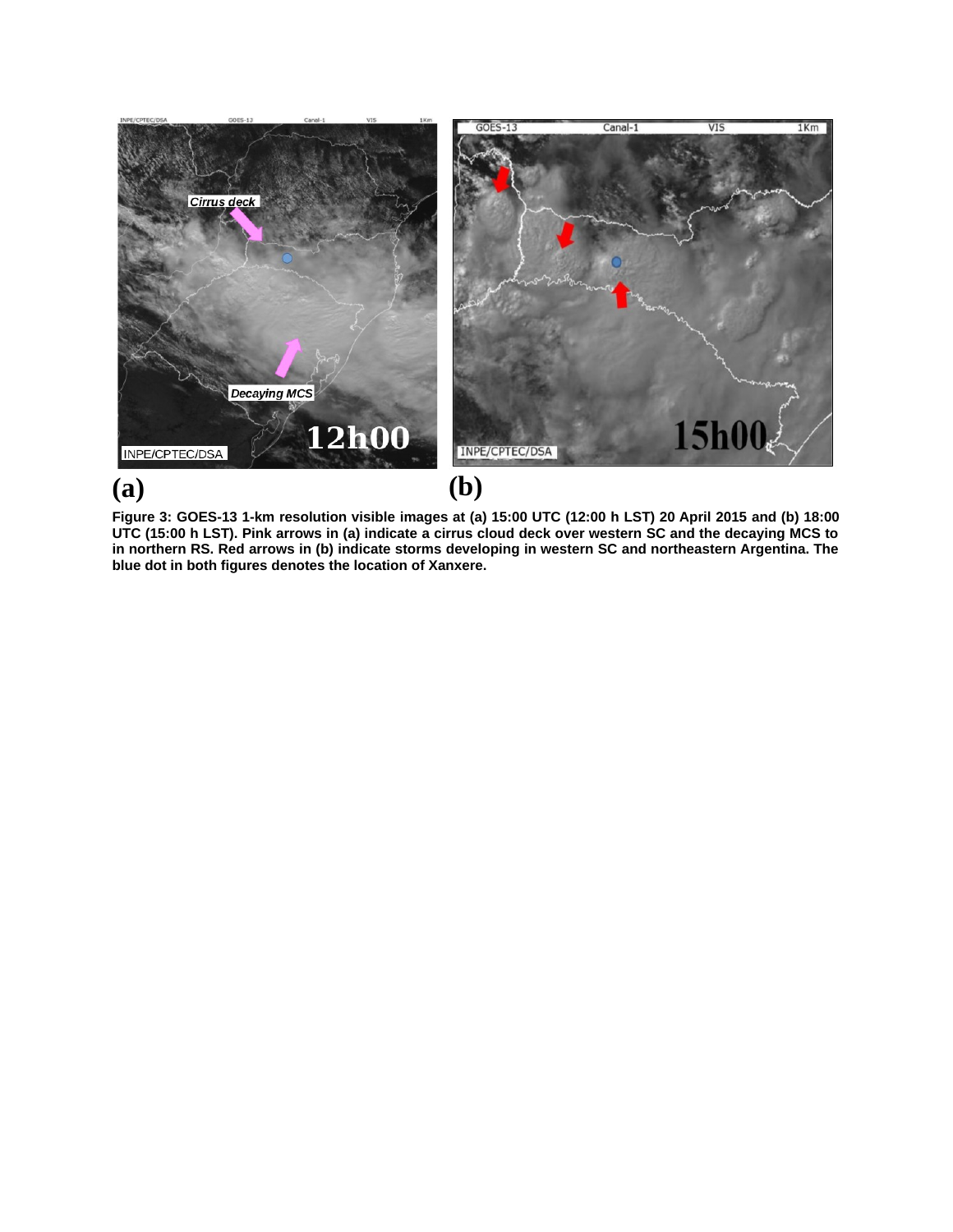

**Figure 4: CFSv2 fields valid at 18:00 UTC 20 April 2015. (a) 250-hPa winds (half-barb,
5 m s-1 ; full barb,
10 ms-1 ,
pennants; 50 ms); (b) 500-hPa wind (barbs),
geopotential height (contoured at 30 gpm intervals) and relative vorticity (x10-5 s-1; only negative values are shaded); (c) 850-hPa wind (barbs; shaded values above 12 m s-1) and geopotential height (contoured at 20 gpm intervals). (d) 10-m wind (barbs),
MSLP (contoured at 2-hPa intervals) and 2-m temperature (°C; shaded).**